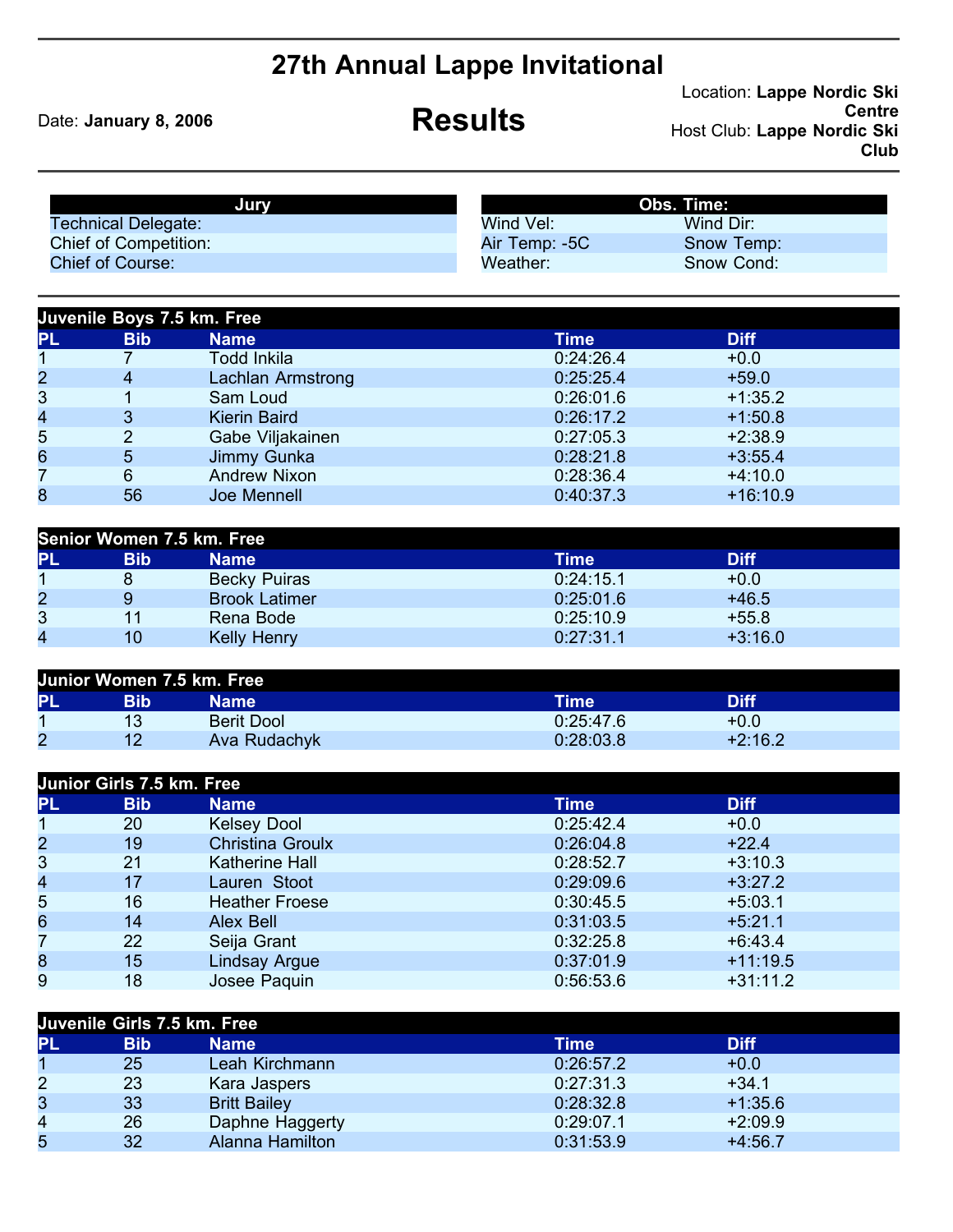| 6          | 24 | Nicole Dubois  | 0:32:10.6 | $+5:13.4$  |
|------------|----|----------------|-----------|------------|
| 7          | 29 | Elise Paetkau  | 0:34:46.2 | $+7:49.0$  |
| 8          | 30 | Morgan Reilly  | 0:34:54.0 | $+7:56.8$  |
| 9          | 27 | Anna Schappert | 0:41:51.9 | $+14:54.7$ |
| 10         | 28 | Jennie Hissa   | 0:43:12.7 | $+16:15.5$ |
| <b>DNF</b> | 31 | Katie Wesley   | $***$     | $***$      |

| Master women 30+ 7.5 km. Free |     |                  |           |             |  |  |
|-------------------------------|-----|------------------|-----------|-------------|--|--|
| PL                            | Bib | Name             | Time      | <b>Diff</b> |  |  |
|                               | 34  | Karen Greenfield | 0:31:04.5 | +0.0        |  |  |

|                         |            | Master women 40+ 7.5 km. Free |           |             |  |
|-------------------------|------------|-------------------------------|-----------|-------------|--|
| PL                      | <b>Bib</b> | <b>Name</b>                   | Time      | <b>Diff</b> |  |
| 1                       | 37         | Nancy Viljakainen             | 0:30:03.1 | $+0.0$      |  |
| $\overline{2}$          | 39         | Liz Inkila                    | 0:30:23.8 | $+20.7$     |  |
| 3                       | 36         | <b>Judy Hall</b>              | 0:31:03.9 | $+1:00.8$   |  |
| $\overline{\mathbf{4}}$ | 35         | Gail Paskey                   | 0:36:07.9 | $+6:04.8$   |  |
| 5                       | 38         | Pam Magnan                    | 0:36:47.4 | $+6:44.3$   |  |
| 6                       | 40         | Susan Hay                     | 0:38:19.6 | $+8:16.5$   |  |

|                | Senior Men 15 km. Free |                      |           |            |           |            |             |             |  |  |
|----------------|------------------------|----------------------|-----------|------------|-----------|------------|-------------|-------------|--|--|
| <b>PL</b>      | <b>Bib</b>             | <b>Name</b>          | Lap1      | <b>Rnk</b> | Lap2      | <b>Rnk</b> | <b>Time</b> | <b>Diff</b> |  |  |
| $\mathbf 1$    | 42                     | Riku Metsaranta      | 0:20:09.5 | (1)        | 0:20:52.9 | (1)        | 0:41:02.5   | $+0.0$      |  |  |
| $\overline{2}$ | 41                     | Jeff Cameron         | 0:20:47.6 | (2)        | 0:21:57.0 | (2)        | 0:42:44.6   | $+1:42.1$   |  |  |
| 3              | 47                     | <b>Stephen Hart</b>  | 0:21:10.5 | (3)        | 0:22:38.2 | (4)        | 0:43:48.7   | $+2:46.2$   |  |  |
| 4              | 45                     | <b>Werner Schwar</b> | 0:21:47.1 | (4)        | 0:22:38.1 | (3)        | 0:44:25.3   | $+3:22.8$   |  |  |
| 5              | 48                     | <b>Timo Puiras</b>   | 0:21:49.8 | (5)        | 0:23:15.9 | (5)        | 0:45:05.8   | $+4:03.3$   |  |  |
| 6              | 44                     | Doug Bolster         | 0:23:17.8 | (6)        | 0:24:55.5 | (6)        | 0:48:13.4   | $+7:10.9$   |  |  |
| $\overline{7}$ | 46                     | Jeff Moustgaard      | 0:24:54.5 | (7)        | 0:25:44.4 | (7)        | 0:50:38.9   | $+9:36.4$   |  |  |
| 8              | 43                     | <b>Oliver Doucet</b> | 0:25:10.1 | (8)        | 0:26:31.1 | (8)        | 0:51:41.3   | $+10:38.8$  |  |  |

| Junior Men 15 km. Free |    |             |                 |            |                 |            |           |             |  |
|------------------------|----|-------------|-----------------|------------|-----------------|------------|-----------|-------------|--|
|                        |    | PL Bib Name | Lap1            | <b>Rnk</b> | Lap2            | <b>Rnk</b> | Time'     | <b>Diff</b> |  |
|                        | 49 | Matt Pavlik | $0:25:23.4$ (1) |            | $0:27:38.1$ (2) |            | 0:53:01.6 | $+0.0$      |  |
|                        | 50 | Shane Maley | $0:26:16.2$ (2) |            | $0:27:32.8$ (1) |            | 0:53:49.1 | $+47.5$     |  |

|                |            | Junior Boys 15 km. Free |           |            |           |            |             |             |
|----------------|------------|-------------------------|-----------|------------|-----------|------------|-------------|-------------|
| <b>PL</b>      | <b>Bib</b> | <b>Name</b>             | Lap1      | <b>Rnk</b> | Lap2      | <b>Rnk</b> | <b>Time</b> | <b>Diff</b> |
| $\mathbf 1$    | 59         | Michael Somppi          | 0:21:50.6 | (1)        | 0:22:12.4 | (1)        | 0:44:03.1   | $+0.0$      |
| $\overline{2}$ | 58         | Luke Viljakainen        | 0:22:22.7 | (2)        | 0:23:33.6 | (3)        | 0:45:56.4   | $+1:53.3$   |
| 3              | 54         | <b>Braydon Jaspers</b>  | 0:22:46.5 | (3)        | 0:23:29.2 | (2)        | 0:46:15.7   | $+2:12.6$   |
| $\overline{4}$ | 57         | <b>Scott Sullivan</b>   | 0:23:38.2 | (4)        | 0:24:49.1 | (4)        | 0:48:27.4   | $+4:24.3$   |
| 5              | 60         | <b>Travis Comeau</b>    | 0:23:46.6 | (5)        | 0:24:54.9 | (6)        | 0:48:41.5   | $+4:38.4$   |
| 6              | 55         | lan Seimens             | 0:24:39.3 | (7)        | 0:24:49.4 | (5)        | 0:49:28.8   | $+5:25.7$   |
| $\overline{7}$ | 61         | Paul Benson             | 0:24:28.1 | (6)        | 0:25:41.8 | (7)        | 0:50:10.0   | $+6:06.9$   |
| 8              | 51         | <b>Greg Cederwall</b>   | 0:29:18.2 | (8)        | 0:30:40.8 | (8)        | 0:59:59.1   | $+15:56.0$  |
| 9              | 52         | Brendan Magnan          | 0:30:45.1 | (9)        | 0:34:22.6 | (10)       | 1:05:07.7   | $+21:04.6$  |
| 10             | 53         | Dan Peters              | 0:32:00.6 | (10)       | 0:33:54.4 | (9)        | 1:05:55.0   | $+21:51.9$  |
|                |            |                         |           |            |           |            |             |             |

| Master Men 30+ 15 km. Free |                |                 |  |                     |       |           |        |
|----------------------------|----------------|-----------------|--|---------------------|-------|-----------|--------|
|                            | PL Bib Name    | Lap1 I          |  | Rnk Lap2 <b>Mar</b> | – Rnk | Time !    |        |
| 63                         | Darryl Blazino | $0:30:05.2$ (1) |  | $0:31:12.9$ (1)     |       | 1:01:18.2 | $+0.0$ |

| Master Men 40+ 15 km. Free |  |             |           |            |                   |      |           |        |
|----------------------------|--|-------------|-----------|------------|-------------------|------|-----------|--------|
| PL Bib                     |  | <b>Name</b> | Lap1      | <b>Rnk</b> | Lan2 <sup>1</sup> | 'Rnk | Time      |        |
|                            |  | Paul Inkila | 0:24:12.4 | (1)        | 0:25:21.6         |      | 0:49:34.7 | $+0.0$ |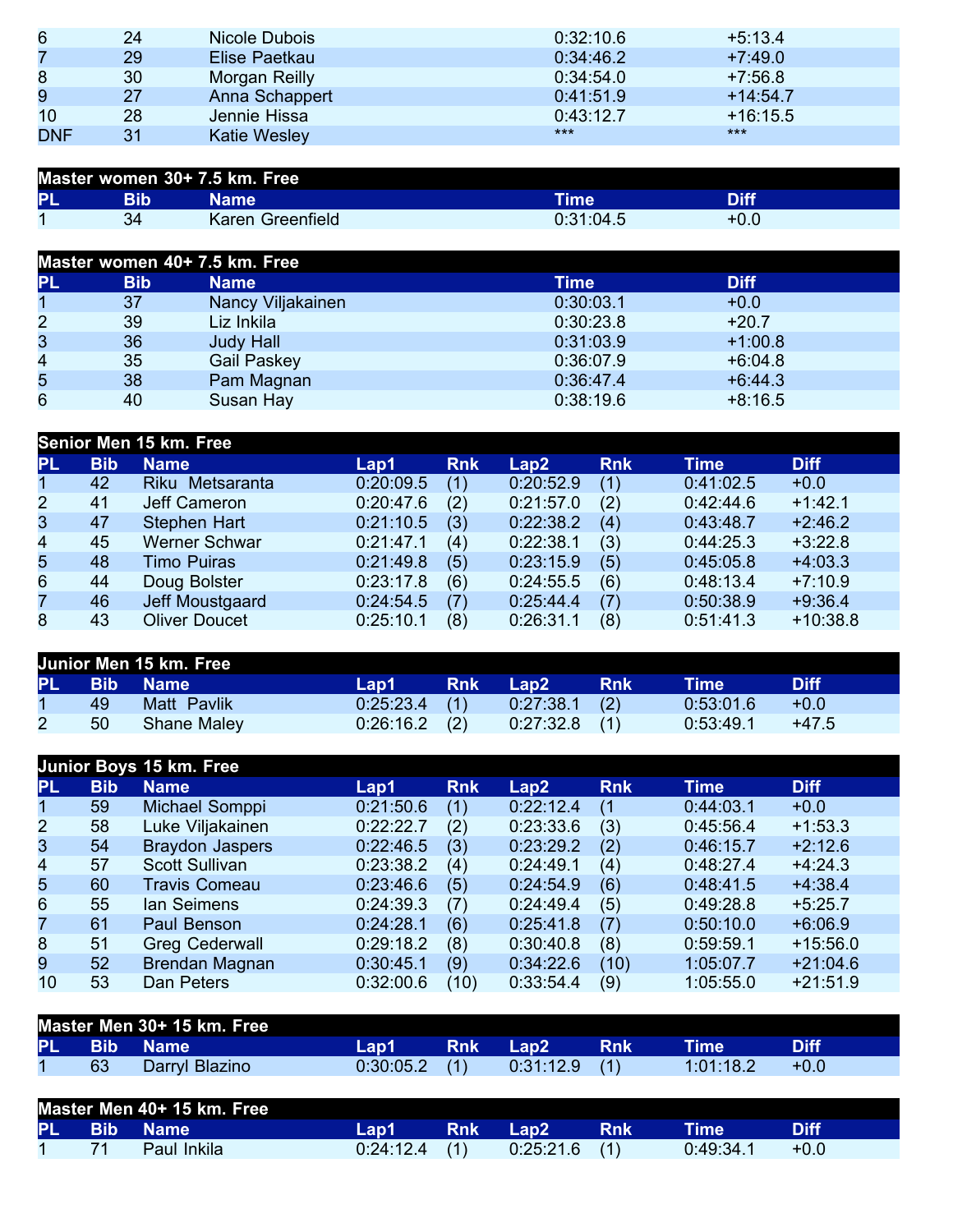| 73 | <b>Ron Mahler</b>      | 0:24:56.7 | (2)  | 0:25:50.6 | (2)  | 0:50:47.3 | $+1:13.2$  |
|----|------------------------|-----------|------|-----------|------|-----------|------------|
| 70 | Henry Panizza          | 0:26:43.7 | (3)  | 0:27:57.2 | (3)  | 0:54:41.0 | $+5:06.9$  |
| 64 | <b>Gerald Hamm</b>     | 0:27:26.1 | (4)  | 0:28:47.5 | (5)  | 0:56:13.6 | $+6:39.5$  |
| 74 | Darrell Hay            | 0:27:40.0 | (5)  | 0:28:45.8 | (4)  | 0:56:25.9 | $+6:51.8$  |
| 68 | <b>Sean Randall</b>    | 0:27:54.6 | (6)  | 0:29:17.1 | (6)  | 0:57:11.7 | $+7:37.6$  |
| 69 | Tim Wehner             | 0:28:23.8 | (7)  | 0:29:47.6 | (7)  | 0:58:11.4 | $+8:37.3$  |
| 72 | <b>Bryan North</b>     | 0:30:31.7 | (8)  | 0:32:19.5 | (8)  | 1:02:51.2 | $+13:17.1$ |
| 62 | <b>Chris Serratore</b> | 0:30:56.6 | (9)  | 0:32:57.8 | (9)  | 1:03:54.5 | $+14:20.4$ |
| 66 | <b>Todd Burkart</b>    | 0:34:19.5 | (10) | 0:37:09.8 | (10) | 1:11:29.4 | $+21:55.3$ |
| 65 | Ray Boivin             | 0:37:11.2 | (12) | 0:39:28.8 | (11) | 1:16:40.1 | $+27:06.0$ |
| 67 | <b>Jack Haggarty</b>   | 0:36:48.1 | (11) | 0:40:32.8 | (12) | 1:17:21.0 | $+27:46.9$ |
|    |                        |           |      |           |      |           |            |

|           | Master Men 50+ 15 km. Free |                    |                 |            |                 |            |           |             |
|-----------|----------------------------|--------------------|-----------------|------------|-----------------|------------|-----------|-------------|
| <b>PL</b> |                            | <b>Bib</b> Name    | Lap1            | <b>Rnk</b> | Lap2 \          | <b>Rnk</b> | Time      | <b>Diff</b> |
|           | 76                         | <b>Brian Berry</b> | $0:26:24.9$ (1) |            | $0:27:37.4$ (1) |            | 0:54:02.3 | $+0.0$      |
|           | 75.                        | <b>Phil Froese</b> | $0:26:43.4$ (2) |            | $0:28:38.4$ (2) |            | 0:55:21.8 | $+1:19.5$   |
|           | 77                         | <b>Bill Boyce</b>  | $0:28:29.3$ (3) |            | $0:29:49.9$ (3) |            | 0:58:19.2 | $+4:16.9$   |

|                | Boys 6+7 0.7 km. Free |                            |           |             |  |  |  |
|----------------|-----------------------|----------------------------|-----------|-------------|--|--|--|
| <b>PL</b>      | <b>Bib</b>            | <b>Name</b>                | Time      | <b>Diff</b> |  |  |  |
|                | 6                     | <b>Kyle Shipston</b>       | 0:03:03.0 | $+0.0$      |  |  |  |
| $\overline{2}$ | 5                     | <b>Andrew Freitag</b>      | 0:03:26.8 | $+23.8$     |  |  |  |
| 3              |                       | Emile Hamm                 | 0:03:51.0 | $+48.0$     |  |  |  |
| 4              |                       | Nathan Hay                 | 0:04:02.4 | $+59.4$     |  |  |  |
| 5              |                       | <b>Frederick Serratore</b> | 0:05:30.3 | $+2:27.3$   |  |  |  |
| <b>DNS</b>     |                       | Elijah Lysmo               | $***$     | $***$       |  |  |  |

| Girls 6+7 0.7 km. Free |     |                |             |             |  |  |
|------------------------|-----|----------------|-------------|-------------|--|--|
| PL                     | Bib | Name'          | <b>Time</b> | <b>Diff</b> |  |  |
|                        |     | Brenna Randall | 0:03:24.4   | $+0.0$      |  |  |

|                | Boys 8+9 1.3 km. Free |                       |           |             |  |  |  |
|----------------|-----------------------|-----------------------|-----------|-------------|--|--|--|
| PL             | <b>Bib</b>            | Name                  | Time      | <b>Diff</b> |  |  |  |
|                |                       | <b>Fergus Foster</b>  | 0:04:41.7 | $+0.0$      |  |  |  |
| $\overline{2}$ | 10                    | <b>Brady Harkonen</b> | 0:05:26.8 | $+45.1$     |  |  |  |
| 3              | 12                    | Eric Watson           | 0:05:50.9 | $+1:09.2$   |  |  |  |
| 4              | 11                    | Colin Cheung          | 0:09:17.7 | $+4:36.0$   |  |  |  |
| <b>DNS</b>     |                       | <b>Tony Gunka</b>     | $***$     | ***         |  |  |  |

|                | Girls 8+9 1.3 km. Free |                       |           |             |  |  |  |
|----------------|------------------------|-----------------------|-----------|-------------|--|--|--|
| <b>PL</b>      | <b>Bib</b>             | <b>Name</b>           | Time      | <b>Diff</b> |  |  |  |
|                | 15                     | Mia Serratore         | 0:04:56.3 | $+0.0$      |  |  |  |
| $\overline{2}$ | 13                     | Laura Inkila          | 0:05:11.9 | $+15.6$     |  |  |  |
| 3              | 18                     | <b>Rachel Stoot</b>   | 0:05:30.5 | $+34.2$     |  |  |  |
| 4              | 14                     | Sarah Hay             | 0:05:41.5 | $+45.2$     |  |  |  |
| 5              | 20                     | Camille Hamm          | 0:06:03.7 | $+1:07.4$   |  |  |  |
| 6              | 16                     | <b>Haley Shipston</b> | 0:06:48.5 | $+1:52.2$   |  |  |  |
| 7              | 19                     | Emma Wehner           | 0:07:17.5 | $+2:21.2$   |  |  |  |
| <b>DNS</b>     | 17                     | Zoe Lysmo             | $***$     | $***$       |  |  |  |

|                | Boys 10+11 1.9 km. Free |                           |           |             |  |  |  |  |
|----------------|-------------------------|---------------------------|-----------|-------------|--|--|--|--|
| <b>PL</b>      | <b>Bib</b>              | Name                      | Time      | <b>Diff</b> |  |  |  |  |
|                | 25                      | Kieran Armstrong          | 0:08:32.2 | $+0.0$      |  |  |  |  |
| $\overline{2}$ | 26                      | Evan Palmer-Charette      | 0:08:34.1 | $+1.9$      |  |  |  |  |
| 3              | 23                      | <b>Nicholas Dumontier</b> | 0:08:44.6 | $+12.4$     |  |  |  |  |
| 4              | 22                      | Julian Freitag            | 0:08:56.7 | $+24.5$     |  |  |  |  |